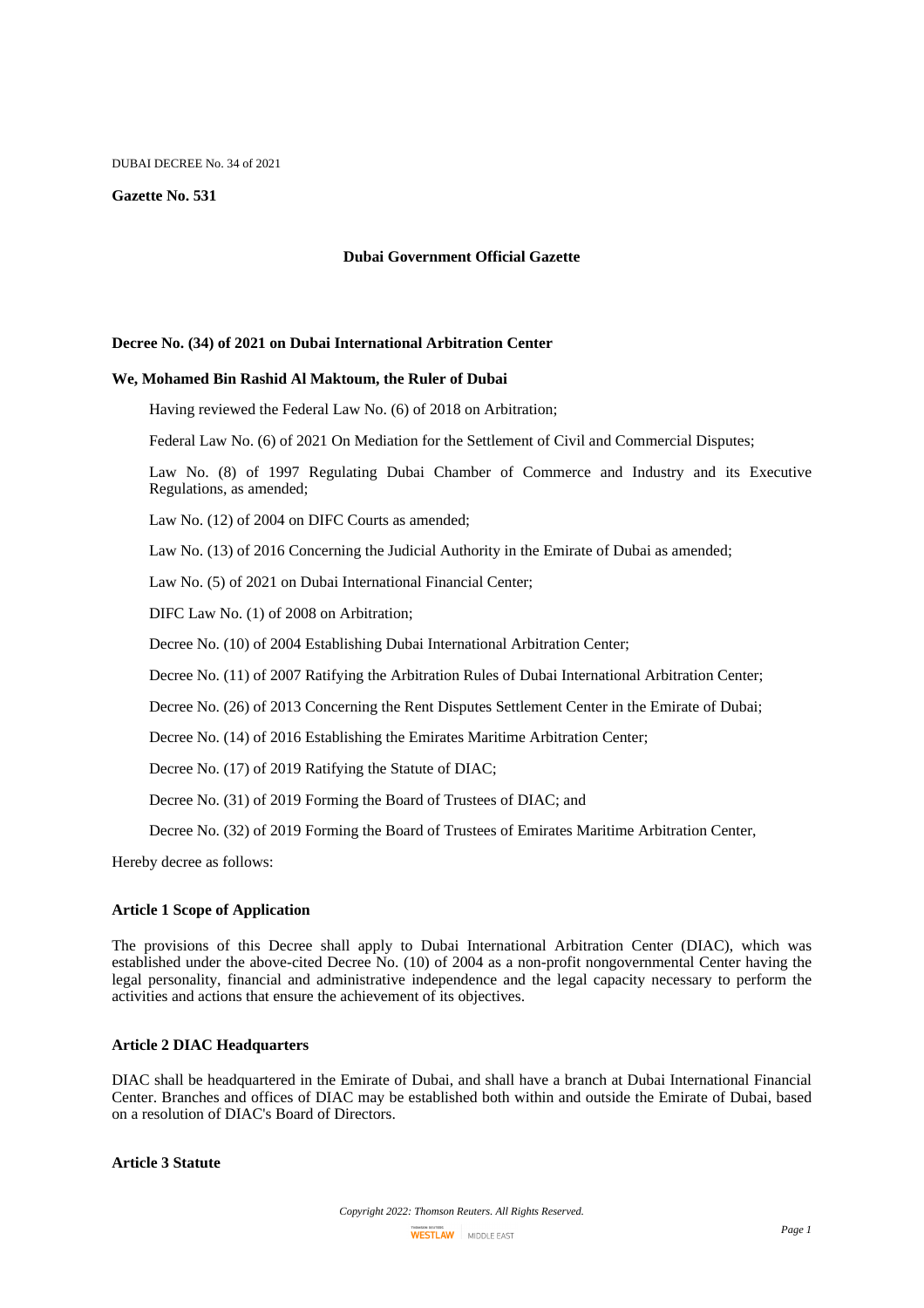DIAC shall be regulated and managed in accordance with the Statute attached with this Decree.

## **Article 4 Arbitration Centers Abolished**

By virtue of this Decree, the following Centers shall be abolished:

- 1. The Emirates Maritime Arbitration Center, which was established by the above-cited Decree No. (14) of 2016.
- 2. DIFC Arbitration Institution, which is regulated by the aforementioned Law No. (5) of 2021 and DIFC's applicable legislation.

### Hereinafter referred to as "**Arbitration Centers Abolished**"

## **Article 5 Transfer and Subrogation**

- A. As of the date on which this Decree enters into force, the following functions and duties shall be transferred to DIAC:
	- a. The title to real estate, movables, assets, devices, equipment and funds belonging to the Arbitration Centers Abolished.
	- b. The employees of the Arbitration Centers Abolished who are decided to be transferred to DIAC by virtue of a decision of the Chairman of DIAC's Board of Directors.
	- c. The budget funds allocated for the Arbitration Centers Abolished by the Government of Dubai, as of the date of entry into force of this Decree.
	- d. The lists of arbitrators, conciliators and experts registered with the Arbitration Centers Abolished, as well as the membership of the persons affiliated thereto, provided that their registration and membership shall continue to be valid based on the same conditions, procedures and fees prescribed by such Centers until the term of their registration or membership expires. Upon renewal of their registration and membership, the conditions, procedures and fees prescribed by DIAC's Board of Directors shall apply.
- B. DIAC shall replace and substitute for the Arbitration Centers Abolished in respect of all their respective rights and obligations.

#### **Article 6 Validity of Arbitration Agreements**

- A. All agreements on resorting to arbitration before the Arbitration Centers Abolished, and which are executed as of the date of entry into force of this Decree, shall be deemed valid and effective. In addition, DIAC shall replace such Centers in respect of hearing and adjudicating the disputes arising out of such agreements, unless the parties thereto agree otherwise.
- B. Arbitral tribunals and committees formed at the Arbitration Centers Abolished and DIAC as of the date of entry into force of this Decree shall continue to hear and adjudicate all arbitration cases submitted thereto without interruption and in accordance with their respective rules and procedures applicable in this regard, unless the parties to the arbitration agree otherwise, so that DIAC and its Administrative Body shall assume the responsibility for supervising such cases.

## **Article 7 Court of Competent Jurisdiction**

As of the date of entry into force of this Decree, Dubai Courts and DIFC Courts shall both continue to hear the cases, claims and appeals on arbitration awards and procedures adopted by DIAC arbitral tribunals and the Arbitration Centers Abolished and in accordance with their respective procedures and criteria applicable in this regard.

## **Article 8 Substitution and Repeals**

- A. By virtue of this Decree, the following Decrees shall be repealed:
	- a. Decree No. (14) of 2016 Establishing the Emirates Maritime Arbitration Center;
	- b. Decree No. (17) of 2019 Ratifying the Statute of DIAC;
	- c. Decree No. (31) of 2019 Forming the Board of Trustees of DIAC; and
	- d. Decree No. (32) of 2019 Forming the Board of Trustees of Emirates Maritime Arbitration Center.
- B. This Decree shall supersede the Decree No. (10) of 2004 Establishing Dubai International Arbitration Center, and any provision in any other legislation shall be repealed insofar as it conflicts with the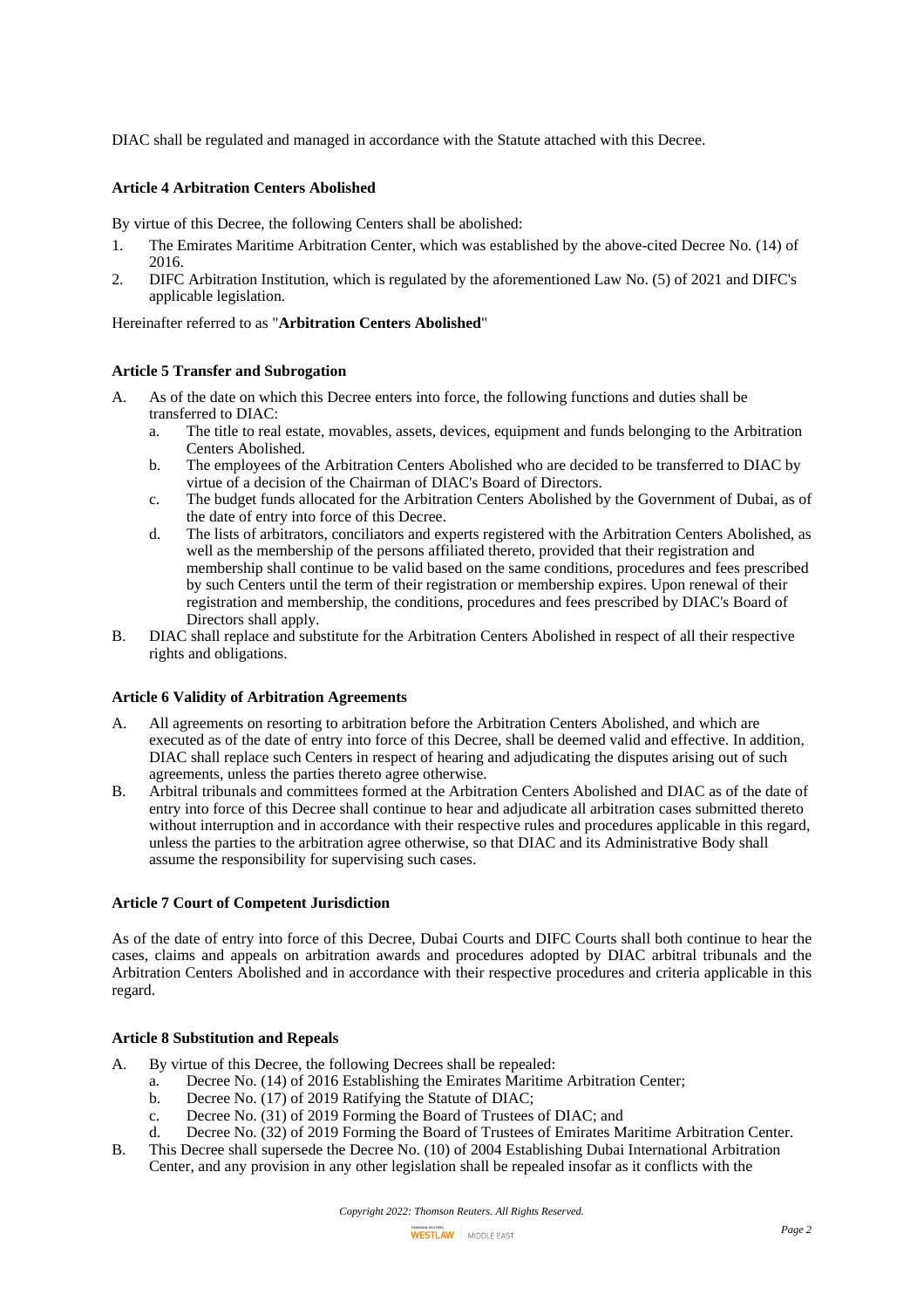provisions of this Decree.

C. The applicable arbitration and conciliation rules of the Arbitration Centers Abolished, as well as the arbitration and conciliation rules of DIAC, including the arbitration rules ratified by the aforementioned Decree No. (11) of 2007, shall continue to apply insofar as they do not conflict with both the provisions of this Decree and Statute attached herewith, until the DIAC arbitration and conciliation rules are approved by DIAC's Board of Directors.

#### **Article 9 Adjustment of Affairs**

DIAC shall coordinate with all relevant bodies in the Emirate of Dubai in order to adjust its affairs in conformity with the provisions of this Decree and the Statute attached herewith, not later than six (6) months of the date of entry into force of this Decree.

### **Article 10 Publication and Entry into Force**

This Decree shall be published in the Official Gazette and shall apply as of the date of its publication.

### **Signed**

Mohammed bin Rashed Al Maktoum

The Ruler of Dubai

Issued in Dubai on December 13, 2021 AD

Corresponding to Safar 7, 1443 AH

# **DIAC Statute**

**Chapter I General Provisions**

### **Article 1 Definitions**

The following terms and expressions, wherever mentioned in this Statute, shall denote the meaning assigned next to each of them unless the context requires otherwise:

The State : The United Arab Emirates

The Emirate : The Emirate of Dubai.

The Ruler : His Highness the Ruler of Dubai.

DIFC : Dubai International Financial Center.

Courts : They include Dubai Courts and Rent Disputes Settlement Center of the Emirate, or any judicial Center or committee established pursuant to a legislative instrument by the Ruler, and are entrusted with the authority to supervise arbitration procedures, as the case may be.

DIAC : Dubai International Arbitration Center.

Board : DIAC's Board of Directors.

Chairman : Chairman of the Board.

Court : The arbitral tribunal established in accordance with the provisions of this Statute.

The CEO : CEO of DIAC.

Dispute : Any dispute arising out of a contract, relationship, incident or any other issue relating to the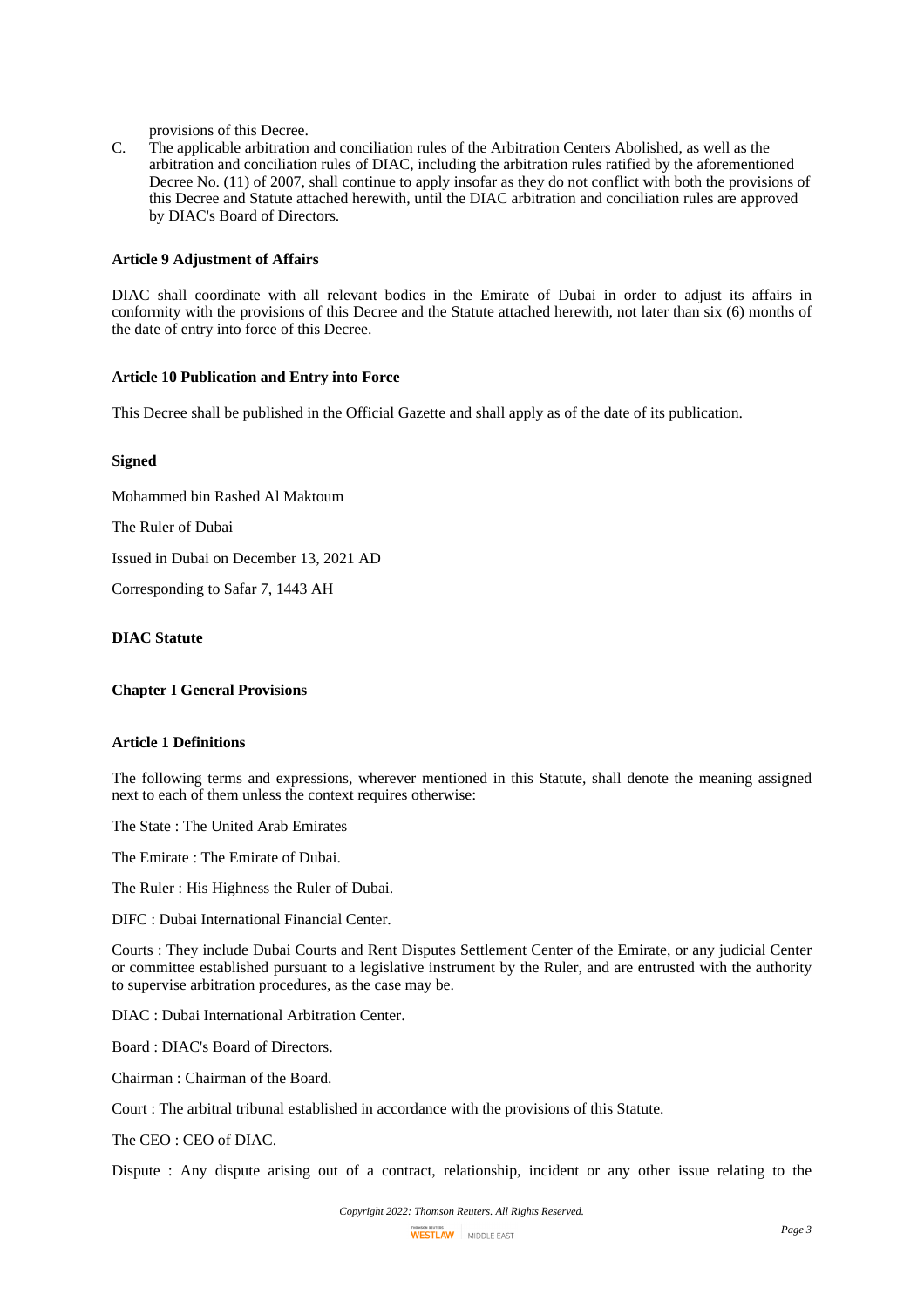commercial, civil, real estate, maritime, constructional, investment and other activities that fall within the course of commercial activity, at the domestic, regional or international level.

Alternative Dispute Resolution (ADR) Means **:** They are the means of settling domestic and international disputes away from the judiciary, including all kinds of arbitration, conciliation, mediation, negotiation and any other alternative means to be adopted by the Board.

## **Article 2 DIAC Objectives**

DIAC aims to achieve the following objectives:

- 1. Consolidate the Emirate's standing as a reliable global hub for dispute settlement through ADR means.
- 2. Promote the DIAC's standing as one of the best options available to the disputants for having their disputes resolved efficiently and effectively, through applying the international best practices in the area of ADR procedures management.
- 3. Enhance the recourse to ADR in such a manner that serves the financial and business community in the Emirate.

## **Article 3 DIAC Competencies**

For the purpose of achieving its objectives, DIAC shall perform the following tasks and powers:

- 1. Provide the service of administrative supervision on arbitration at DIAC in accordance with the arbitration rules applied by DIAC or those agreed upon by the parties to the dispute.
- 2. Resolve disputes through ADR means in various languages and in accordance with the rules applied by DIAC in this regard.
- 3. Coordinate, cooperate and enter into agreements and memoranda of understanding with specialist arbitration institutions and Centers at the regional and international levels, in such a manner that enables DIAC to achieve its objectives, including the exchange of expertise and lists of arbitrators and conciliators, etc.
- 4. Enter into agreements and memoranda of understanding with the competent courts both inside and outside the Emirate on issues relating to the implementation of arbitration awards and resolutions issued by DIAC arbitral tribunals, and affirm the conciliation agreements executed by conciliators registered with DIAC in accordance with the procedures and rules applied by the competent courts and as agreed upon with such courts in this regard.
- 5. Raise awareness of the importance of ADR, through organizing the conferences, seminars, workshops and training courses and issuing printed materials and publications in the area of ADR.
- 6. Create a register of membership with DIAC and independent lists for recording qualified arbitrators, experts and conciliators who are aware of ADR requirements and procedures.
- 7. Create and publish a database of court orders regarding the disqualification and dismissal of arbitrators, experts and conciliators on DIAC website and its digital channels, while maintaining the confidentiality of the data of arbitrators, experts, conciliators and the parties involved in the dispute.
- 8. Provide the arbitration and conciliation rules and regulations governing ADR means in various languages and publish the same on DIAC website and its digital channels.
- 9. Perform any other duties or powers deemed necessary for achieving DIAC objectives.

## **Article 4 Venue or Seat of Arbitration**

- A. Unless otherwise agreed by the parties to the arbitration case, the following provisions and rules shall apply to the legal seat or venue of arbitration:
	- a. In the event that the parties to the arbitration agree to choose the Emirate as the legal seat or venue of arbitration, the provisions of the aforementioned Federal Law No. (6) of 2018 shall apply to the arbitration agreement and procedures, and the courts shall have the exclusive jurisdiction to hear any lawsuit, claim or appeal in relation to any arbitration award or procedure adopted by DIAC arbitral tribunals.
	- b. In the event that the parties to the arbitration agree to choose DIFC to be the legal seat or venue of arbitration, the provisions of the aforesaid Arbitration Law DIFC Law No. (1) of 2008 or any other substituting legislation shall apply to the arbitration agreement and procedures, and the DIFC courts shall have the exclusive jurisdiction to hear any lawsuit, claim or appeal in relation to any arbitration award or procedure adopted by DIAC arbitral tribunals.
- B. In the event that the parties to the arbitration fails to agree on the legal seat or venue of arbitration, DIFC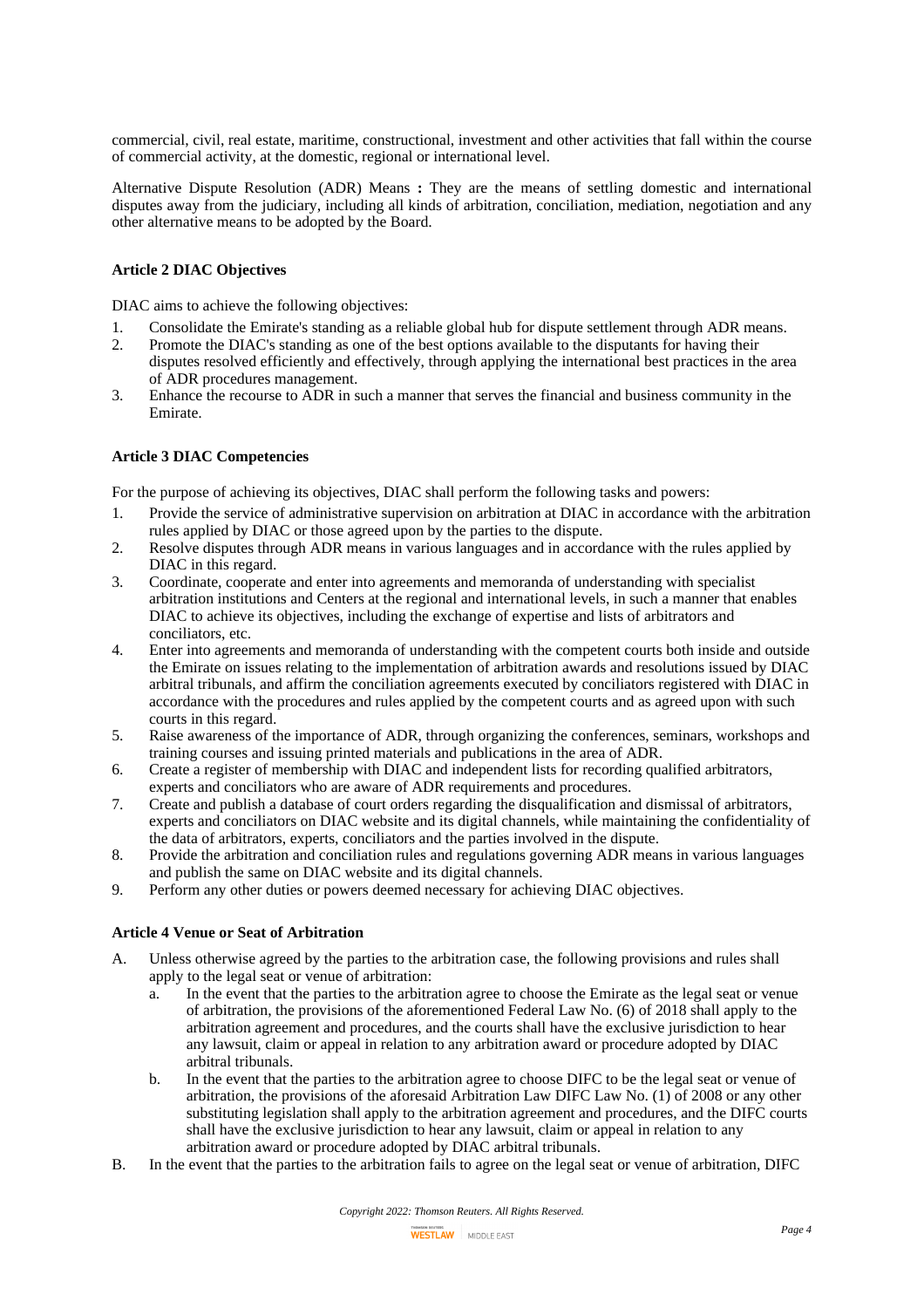shall be deemed the legal seat or venue of arbitration, and the provision set forth in Clause (2) of Paragraph (A) of this Article shall apply to the arbitration agreement and procedures, and subject to the provisions of the arbitration rules applied by DIAC.

C. Without prejudice to Paragraphs  $(\overrightarrow{A})$  and  $(\overrightarrow{B})$  of this Article, the parties to the arbitration case may agree that the arbitration hearings be held at any place they deem appropriate or via means of modern communication and technology.

### **Chapter II DIAC's Organizational Chart**

#### **Article 5 DIAC's Organizational Levels**

DIAC shall be made up of the following organizational levels:

- 1. Board of Directors.<br>2. Arbitral Tribunal.
- 2. Arbitral Tribunal.
- 3. Administrative Body.

## **Article 6 Formation of the Board of Directors**

- A. DIAC shall have a board of directors comprising a chairman, deputy chairman and a number of members with domestic and international expertise and competencies in the field of economics, business administration, financial services, ADR means and other relevant areas inside and outside the Emirate, not exceeding nine (9) members, including the chairman and deputy chairman. Such members shall be appointed by a Decree to be issued by the Ruler.
- B. If the position of the chairman becomes vacant for any of the reasons set out in Article (14) of this Statute, the deputy chairman shall replace him, until a new chairman is appointed.
- C. The deputy chairman shall perform the chairman's duties and powers set forth in this Statute in case the chairman is absent or where there is any impediment that prevents the chairman from performing his duties for any reason.
- D. If the position of a director becomes vacant for any of the reasons set out in Article (14) of this Statute, the Board shall continue to perform its duties, provided that the number of remaining members shall not be less than two-thirds of the directors, including the chairman and deputy chairman.

### **Article 7 Term of Office of the Board**

- A. The term of office of the Board shall be four (4) years, starting from the date of appointment. Such term shall be renewable for a similar period of time.
- B. If a new member is appointed to replace another member of the Board, the term of office of the new member shall complete the term of office of that of his predecessor.
- C. If the term of office of the Board expires and the same has not been reconstituted, the Board whose term of office has expired shall continue to carry out its duties until a new Board is formed.

#### **Article 8 Competences of the Board**

- A. The Board shall perform general supervision of DIAC, and for this purpose, it shall have the following powers and duties:
	- a. Adopt the general policy and strategic plans necessary to achieve the DIAC objectives and supervise their implementation.
	- b. Approve the rules of arbitration and conciliation and the regulations governing ADR means, including the rules and regulations designated for each of these means, provided that they shall be prepared and enforced in accordance with international best practices, and that the magnitude and complexity of disputes as well as the legal and cultural diversity of the parties to the dispute shall be taken into consideration.
	- c. Propose and submit the necessary amendments to this Statute to the competent authorities in the Emirate for consideration in preparation for having them ratified by H.H the Ruler.
	- d. Set up the rules, controls, procedures and special requirements for the arbitration funders.
	- e. Adopt the Organizational Chart of DIAC's administrative body and the internal rules and regulations in relation to the organization of DIAC's administrative, financial and technical aspects, including the DIAC HR Affairs Regulations.
	- f. Appoint the CEO and determine the conditions of his service and benefits.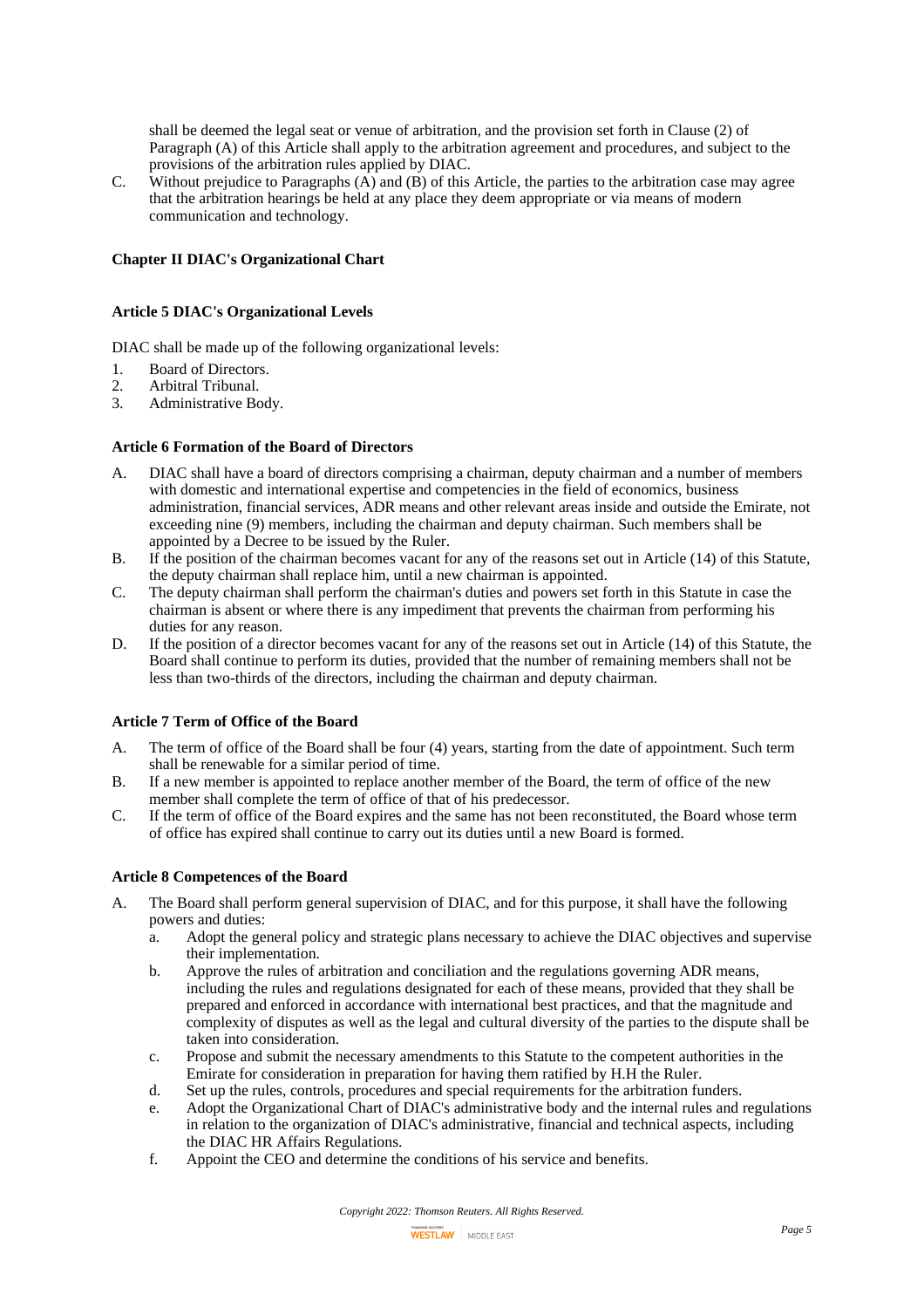- g. Approve the regulations of fees for DIAC arbitration and conciliation, including the fees of arbitrators, conciliators and experts engaged by DIAC, and all ADR-related services provided by DIAC.
- h. Approve the regulations on the conditions and procedures for DIAC membership, registration in the lists of arbitrators, conciliators and experts, and all ADR-related services provided by DIAC.
- i. Approve the regulations of fees for DIAC membership, registration of arbitration cases, registration in the lists of arbitrators, conciliators and experts, and all ADR-related services provided by DIAC.
- j. Review and approve the annual report on DIAC's performance, activities, achievements and activities.
- k. Approve the annual budget and final account of DIAC.
- l. Appoint and dismiss DIAC's independent auditors and determine their annual fees, and review and approve the financial reports and observations submitted by them at the end of each fiscal year.
- m. Form advisory committees for the sake of providing assistance to the Board for performing its duties and achieving its objectives, and determine the tasks, powers and term of office of such committees.
- n. Approve the Code of Ethics and Professional Conduct for arbitrators, conciliators, experts and other ADR-related services provided by DIAC.
- o. Approve the governance rules on the activities of the Board, the Court and subcommittees.
- p. Propose the policies, develop studies in connection with arbitration, conciliation and ADR, and submit the same to the competent bodies in the Emirate for necessary action.
- q. Perform any other duties or powers that are necessary to achieve the DIAC objectives. B. Notwithstanding the powers entrusted to the Board under Clauses (1, 2, 3, 5, 6, 10, 11, 12, and 13) of Paragraph (A) of this Article, the Board may delegate any of its authorities stipulated in paragraph (A) of this Article to the Court, provided that such delegation shall be precisely defined and executed in writing.
- C. The Chairman shall sign cooperation agreements and memoranda of understanding with domestic and international specialist arbitration institutions and centers. The Chairman may further delegate this authority to any of the Board members or to the CEO, provided that such delegation shall be precisely defined and executed in writing.

## **Article 9 Board Meetings**

- A. The Board shall convene its meetings at the call of the chairman or, in case of the chairman's absence, the deputy chairman, at least four (4) times per year and at least one meeting every (3) three months, whenever the need arises or based on an order of the Court.
- B. The notice of Board meetings shall be communicated to all its members in accordance with the mechanism determined by the DIAC Regulations. The notice of meeting shall include details the meeting agenda, time and place of the meeting.
- C. The Board meetings shall be chaired by the chairman or deputy chairman in case of the chairman's absence. In case both of them are absent, the attending members shall choose one of them to assume chairmanship of the meeting, while the chairman and deputy chairman shall be provided with a copy of the decisions made once the meeting is concluded.
- D. Subject to the provision of Paragraph (H) of this Article, the meeting of the Board shall only become valid if attended by the majority of its members.
- E. The Board may convene its meetings and adopt its decisions and recommendations via electronic means of communication in accordance with the rules prescribed by DIAC Regulations in this regard.
- F. The board shall adopt its decisions and recommendations by a majority vote of the members present. In the event of equal votes, the chairman shall have the casting vote.
- G. The decisions and recommendations of the Board shall be recorded in minutes to be signed by both the meeting chairperson and members present.
- H. In case the meeting focuses on the amendment of this Statute, arbitration and conciliation rules, any ADR-related services provided by DIAC or any of the DIAC regulations, the attendance of at least two-thirds of the directors, including the chairman or deputy chairman, shall be deemed a prerequisite for the meeting to be valid. In such a case, the Board shall adopt its decisions by majority of at least three-quarters of the members present.

## **Article 10 Arbitral Tribunal Composition of the Tribunal**

1. An Arbitral Tribunal shall be formed at DIAC and shall comprise a chairman, a deputy chairman and members not exceeding thirteen (13), including the chairman and deputy chairman of the Tribunal. Such members shall be appointed based on a decision of the Board, provided that they shall have arbitration experience and competencies recognized domestically and internationally in the area of arbitration,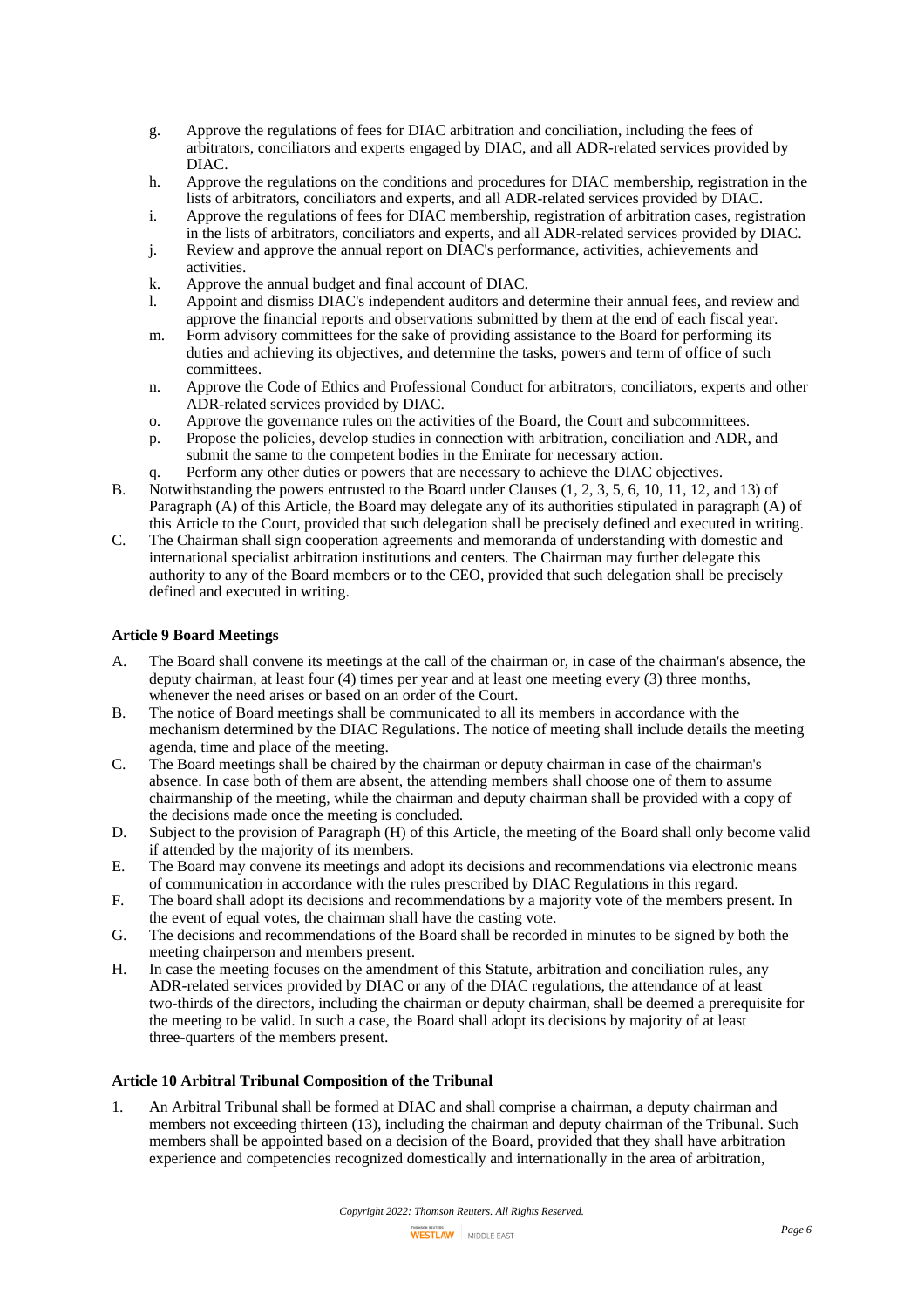conciliation and other ADR-related aspects, and the chairman of the Tribunal may be a Board member.

- 2. The term of office of the Tribunal shall be (4) four years, which shall be non-renewable.<br>3. If the position of a member of the Tribunal becomes vacant or in case the same fails to p
- If the position of a member of the Tribunal becomes vacant or in case the same fails to perform his duties for any reason, the Board shall appoint a substitute member for the remaining period of the term of office of the Tribunal.

### **Article 11 Competences of the Tribunal**

The Tribunal shall supervise ADR means provided by DIAC and ensure that they are carried out in the proper manner and with the speed and efficiency required. For this purpose, it shall have the following powers and duties:

- 1. Supervise the implementation of the provisions of this Statute, the arbitration and conciliation rules adopted by DIAC, the Regulations governing ADR, and any other arbitration rules agreed upon by the parties to the dispute, including the rules of the United Nations Commission on International Trade Law.
- 2. Propose the policies in connection with arbitration, conciliation and ADR means in coordination with the CEO, and submit the same to the Board for approval in preparation for being submitted to the competent bodies of the Emirate.
- 3. Propose the plans for training and qualifying arbitrators and conciliators in coordination with CEO and submit the same to the Board for approval.
- 4. Propose the amendment of this Statute and submit the same to the Board for approval.
- 5. Propose the rules and procedures for arbitration and conciliation and regulations regulating ADR, including rules and regulations relevant to each of these means and any amendments thereto in accordance with developments and new updates, international practices in the field of ADR, and submit the same to the Board for approval.
- 6. Appoint arbitral tribunals and conciliators in accordance with the arbitration and conciliation rules applied by DIAC in this regard.
- 7. Adjudicate the application for disqualification, dismissal or reconsideration of appointment of arbitrators and conciliators, in addition to stating the reasons for such disqualification, dismissal or reconsideration of appointment, in accordance with the arbitration and conciliation rules applied by DIAC in this regard.
- 8. Supervise the review of draft arbitration awards and resolutions in terms of form before being ratified and approved by the arbitrators, in order to ensure their quality and enforceability as required.
- 9. Supervise the emergency arbitration before commencing the arbitration procedures, in accordance with the arbitration rules and DIAC Regulations in this regard.
- 10. Propose regulations of fees of arbitrators, conciliators and experts assigned by DIAC and all ADR-related services provided by DIAC and submit the same to the Board for approval.
- 11. Determine the fees and expenses of arbitration, conciliation and other ADR-related services provided by DIAC.
- 12. Propose regulations regarding the conditions and procedures for DIAC membership, registration in the lists of arbitrators, conciliators and experts and all ADR-related services provided by DIAC, and submit the same to the Board for approval.
- 13. Consider and decide on the applications for DIAC membership and registration in the lists of arbitrators, conciliators and experts.
- 14. Recommend and submit to the Board for approval the Code of Ethics and Professional Conduct for arbitrators, conciliators and experts, provided that the same shall emphasize the principles of governance, transparency, integrity and justice.
- 15. Provide assistance to the Board on all matters referred thereto, whenever requested to do so.
- 16. Get involved in the seminars, lectures, training courses and workshops held by DIAC on ADR means.
- 17. Draw up periodic reports in connection with the results of the Tribunal's performance indicators, and submit the same to the Board for necessary action.
- 18. Propose the remunerations for members of the Tribunal and its subcommittees in coordination with the CEO, and submit the same to the Board for approval.
- 19. Perform any other duties or powers entrusted thereto under the rules of arbitration and conciliation, the regulations governing ADR means and the DIAC Regulations, or the duties assigned or delegated to it by the Board.

## **Article 12 Meetings of the Tribunal**

- A. The Tribunal shall hold its meetings at the call of its Chairman or, if the latter is absent, the Deputy Chairman, at least once every sixty (60) days or whenever the need arises, according to the mechanism determined by the DIAC Regulations in this regard.
- B. Notice of meeting shall be communicated to members of the Tribunal at least seven (7) days prior to the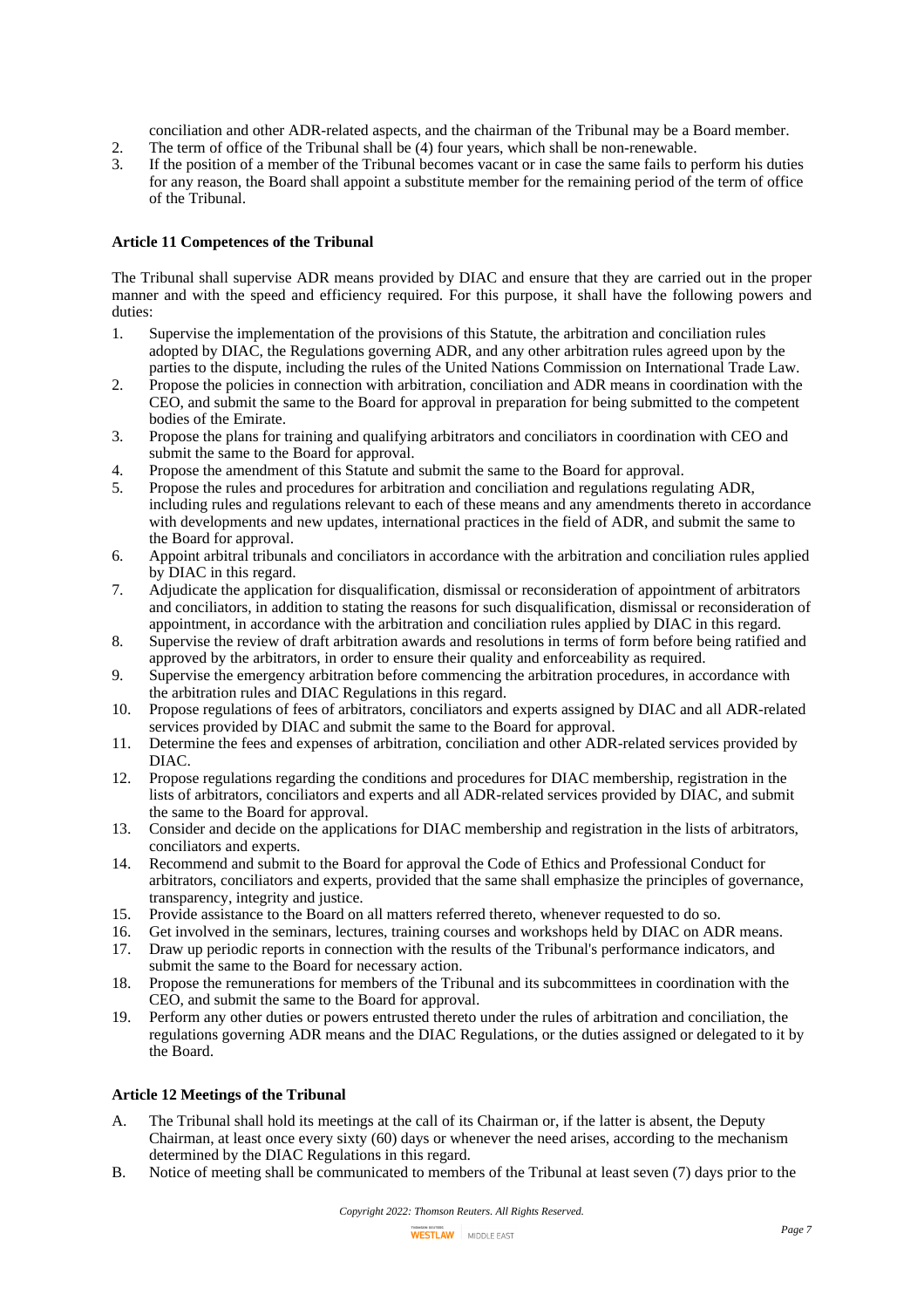date scheduled for the meeting. The notice of meeting shall include details of the Tribunal's agenda and the time and place of the meeting.

- C. The Tribunal's meeting shall be chaired by its chairman or, if the latter is absent, deputy chairman. In case both of them are absent, the Tribunal's members shall choose one of them to assume chairmanship of the meeting.
- D. For the Tribunal's meeting to be valid, the majority of its members shall be present. The Tribunal shall adopt its decisions and recommendations by a majority vote of the members present, and in the event of equal votes, the chairperson of the meeting shall have the casting vote.
- E. The decisions and recommendations of the Tribunal shall be recorded in minutes to be signed by the chairperson of the meeting and the members present.
- F. The Tribunal may convene its meetings and adopt its decisions and recommendations via the electronic means of communication in accordance with DIAC Regulations in this regard.
- G. The Tribunal may adopt its decisions and recommendations by way of circulation on the issues determined by the chairman of the Tribunal.

### **Article 13 Formation of Sub-Committees**

The Board may form standing or temporary subcommittees for the purpose of providing assistance to the Tribunal to perform the tasks entrusted thereto under this Statute and the arbitration and conciliation rules applied by DIAC, whether from among the members of the Tribunal or from among other members.

### **Article 14 Termination of Membership**

Any member of the Board and the Tribunal shall cease to enjoy membership in any of the following cases:

- 1. Death.
- 2. Bankruptcy or insolvency.<br>3. Resignation: It shall be ma
- 3. Resignation: It shall be made by a letter addressed to the Board, provided that the resignation shall be approved under a Decree of H.H the Ruler for any Board member, but for a member of the Tribunal, it shall be approved by a decision of the Board.
- 4. If the member is lacking the legal capacity or becomes of a diminished capacity according to the law of his nationality.
- 5. If the member is convicted under a final judgment on the grounds of a felony or offense involving moral turpitude or breach of trust.

## **Article 15 DIAC's Administrative Body Competencies of CEO**

The CEO shall manage DIAC and supervise its day-to-day work. For this purpose, he shall have the following powers and duties:

- 1. Propose the general policy of the DIAC and its strategic plans necessary to achieve the DIAC objectives, and submit the same to the Board for approval and follow up on their implementation.
- 2. Propose and submit the Organizational Chart of DIAC to the Board for approval.<br>3. Propose the bylaws and regulations in connection with organization of work at D
- 3. Propose the bylaws and regulations in connection with organization of work at DIAC on the administrative, financial and technical aspects, including HR affairs bylaws, and submit the same to the Board for approval.
- 4. Supervise the implementation of the approved annual budget of DIAC.
- 5. Supervise the activities of DIAC's Administrative Body and appoint employees who have the relevant competence and credentials.
- 6. Prepare and submit the annual draft budget and final account of the DIAC to the Board for approval in accordance with DIAC regulations, and provide the Board with the financial statements and information related to the DIAC annual plan as well as its administrative and logistic requirements on the dates scheduled by the Board in this regard.
- 7. Attend the meetings of both the Board and Tribunal and get involved in their discussions and deliberations without having the right to vote on the decisions and recommendations adopted by the Board or Tribunal.
- 8. Propose the regulations of fees for registering the cases and membership at DIAC, registration in the lists of arbitrators, conciliators and experts, and all ADR-related services provided by DIAC in coordination with the Tribunal, and submit the same to the Board for approval.
- 9. Sign on behalf of DIAC on the administrative and financial matters in accordance with the matrix of authorities determined by DIAC regulations and decisions issued by the Board in this regard.
- 10. Implement the decisions issued by the Board, Tribunal and Sub-committees.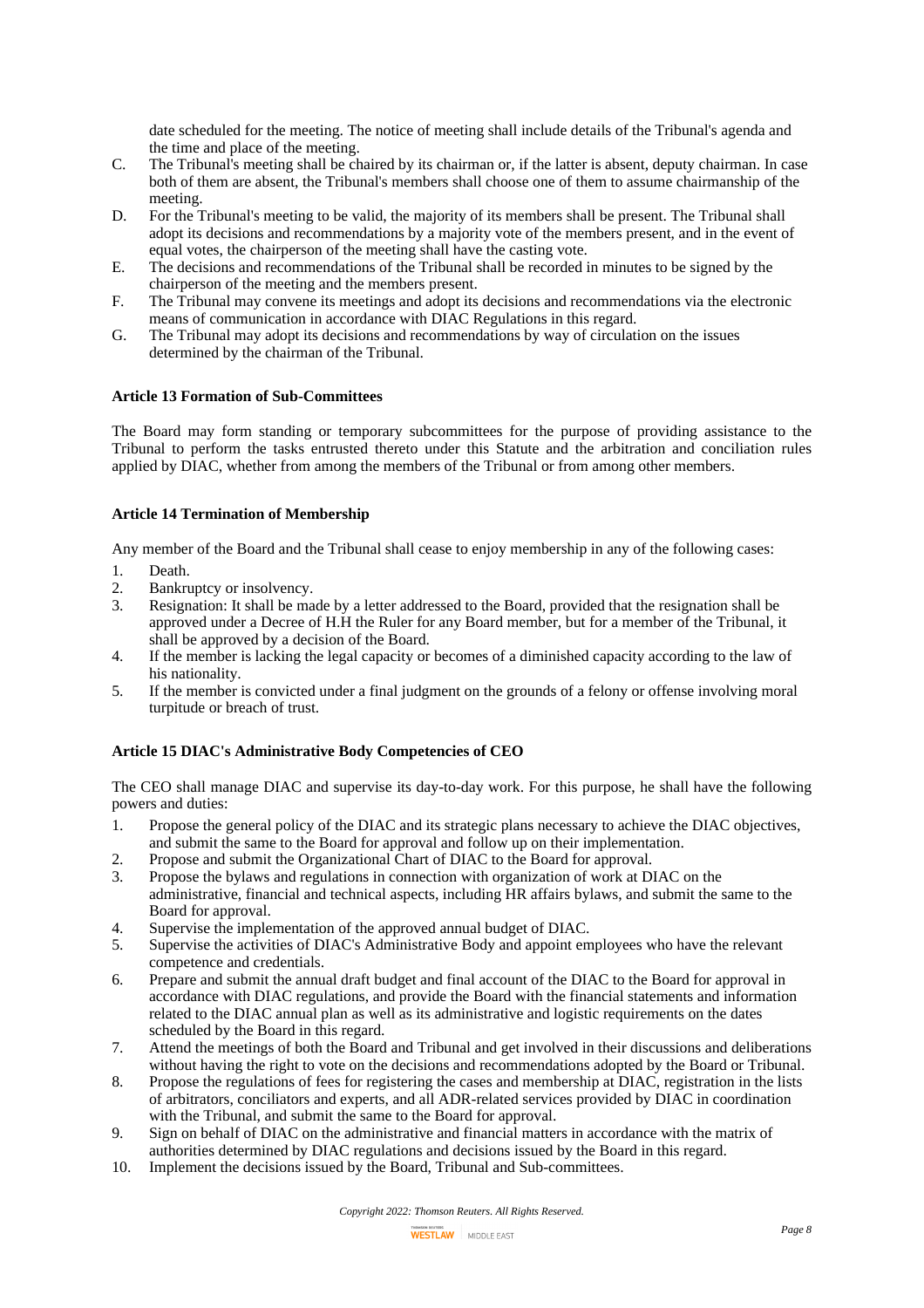- 11. Manage the funds and bank accounts of DIAC according to DIAC regulations approved by the Board.
- 12. Draw up an annual report on the achievements as well as various activities of DIAC and any periodic reports or tasks required by the Board or Tribunal, within the time limits to be scheduled by the Board or Tribunal in this regard.
- 13. Submit the proposals on cooperation with domestic and international specialist arbitration centers and institutions for the purpose of achieving the DIAC objectives, and submit the same to the Board for necessary action.
- 14. Any other duties or powers assigned or delegated thereto by the Board.

### **Article 16 Duties of the Administrative Body**

Subject to the competencies of the CEO set forth in Article (15) of this Statute, the Administrative Body shall perform the following duties under the supervision of the CEO:

- 1. Provide the administrative support services to the arbitral tribunal and bodies, as well as translation and logistic services relating to the hearings of arbitration and conciliation.
- 2. Write down, record, keep and document the minutes of the meetings of the Board, Arbitral Tribunals and Sub-committees.
- 3. Notify the parties to the dispute of the dates and place of hearings when requested by the arbitral tribunal, arbitrator or conciliator.
- 4. Upon request, provide the parties to the dispute with the names of arbitrator, conciliators, experts and dispute resolution officers according to their credentials, experience and specialization.
- 5. Prepare and submit a summary of the dispute to the Tribunal, accompanied by a copy of the request for arbitration.
- 6. Keep a register for the purpose of keeping the arbitration and conciliation cases and keep the original awards issued by the DIAC arbitral tribunals.
- 7. Provide the information relating to the arbitration and conciliation and description of the procedures adopted for dispute resolution.
- 8. Prepare the necessary forms on arbitration and conciliation procedures, in particular the conflict of interest disclosure form.
- 9. Prepare electronic lists that include the names of arbitrator, conciliators and experts and a register for members of DIAC, in addition to recording, keeping and periodically updating their addresses and specializations.
- 10. Create a record for keeping the awards issued by the Tribunal on the disqualification and dismissal of arbitrators, conciliators and experts, take actions for summarizing the same, indicating the grounds of such awards for the purpose of posting them on DIAC's website, in addition to maintaining the confidentiality of data of the arbitrators, conciliators, experts and parties to the dispute.
- 11. Manage and periodically update DIAC website.
- 12. Submit the reports to the CEO on the tasks implemented and the future plans necessary to achieve the DIAC objectives.
- 13. Provide the proposals necessary to develop arbitration and conciliation processes and other ADR processes.
- 14. Review the arbitration and conciliation rules, regulations organizing the ADR-related services provided periodically by DIAC, conduct benchmarking with the best rules and regulations applied by other domestic and international arbitration Centers and institutions.
- 15. Issue and supervise DIAC's periodicals and publications.
- 16. Organize and get involved in seminars, lectures, training courses and workshops in ADR field.<br>17. Supervise the coordination and cooperation operations carried out with specialist domestic and
- Supervise the coordination and cooperation operations carried out with specialist domestic and international arbitration centers and institutions on the areas that serve DIAC objectives.
- 18. Consider the applications for joining the lists of arbitrators, conciliators and experts, as well as the applications for DIAC membership.
- 19. Any other duties or powers assigned thereto by the CEO or deemed necessary for the management of the day-to-day activities and affairs of DIAC.

## **Chapter III DIAC's Financial Affairs**

# **Article 17 DIAC's Financial Resources**

DIAC's Financial Resources shall consist of the following:

1. Fees for registration of requests for arbitration, conciliation and ADR, etc.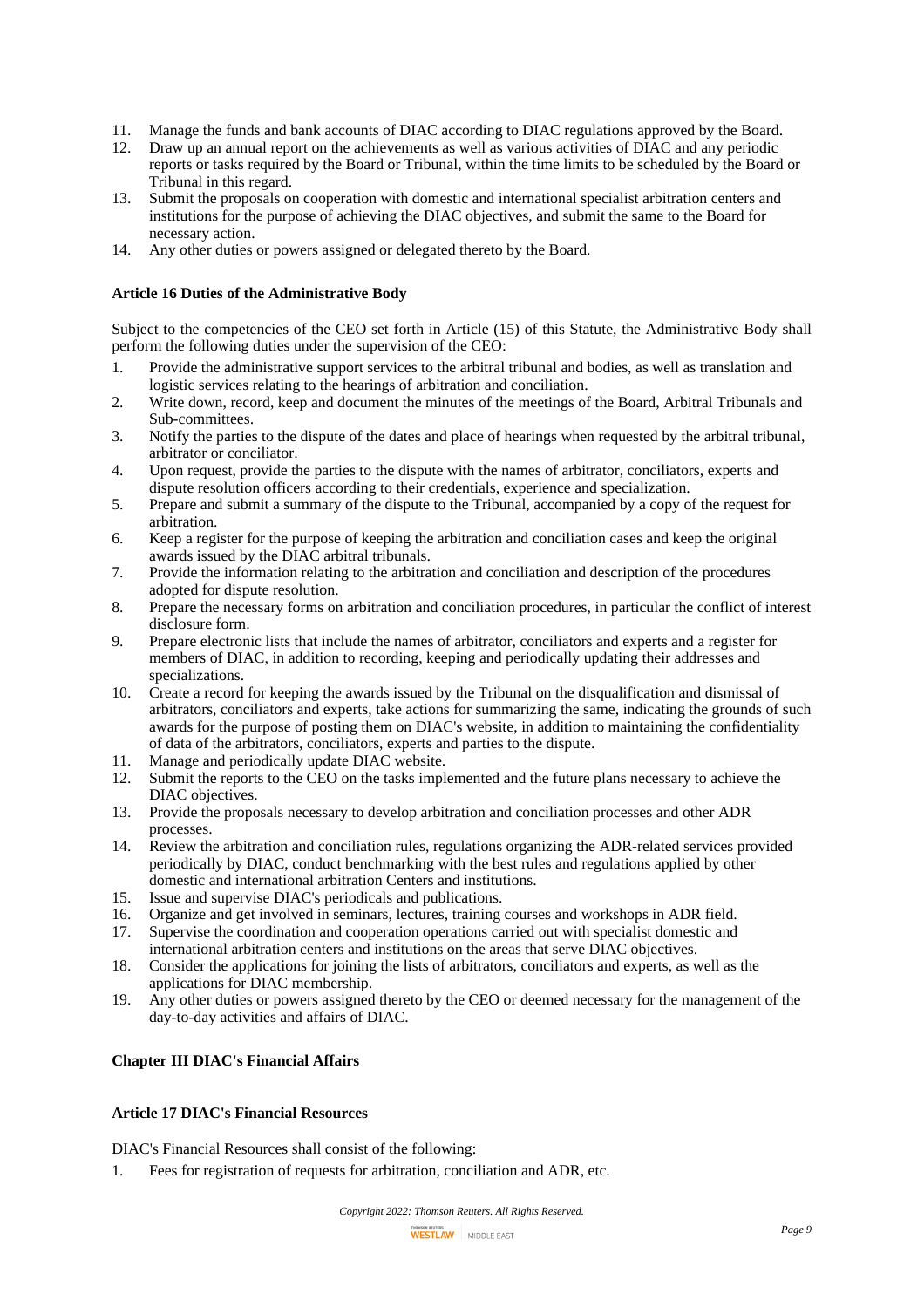- 2. Fess for registration in the lists of arbitrators, conciliators and experts.<br>3. Fees for DIAC membership.
- Fees for DIAC membership.
- 4. The revenue generated by DIAC against the activities and services provided thereby.
- 5. Any other financial resource approved by the Board.

### **Article 18 DIAC's Accounts and Fiscal Year**

- A. DIAC applies the rules and principles of Commercial Accounting in accordance with recognized international standards in respect of its accounts and registers.
- B. DIAC's fiscal year shall commence on January 1st and shall end on December 31st each year.

#### **Chapter IV Final Provisions**

#### **Article 19 DIAC Representation**

The chairman shall represent DIAC before the official, non-official and judicial bodies, and may delegate such authority to any member of the Board or Tribunal or the CEO, provided that such authorization shall be precisely defined and established in writing.

#### **Article 20 Joining the lists of Arbitrators, Conciliators And Experts**

Joining the lists of arbitrators, conciliators and experts shall be made in accordance with the approval of the Tribunal based on an application to be submitted to DIAC in accordance with the relevant form, and accompanied by the documents required and in accordance with the conditions set out in the Regulations adopted by the Board in this regard.

### **Article 21 Membership of DIAC**

Membership of DIAC shall be acquired in accordance with the provisions of this Statute with the approval of the CEO, based on an application to be submitted to DIAC as per the relevant form, accompanied by the required documents, and in accordance with the terms and conditions described in the membership regulations approved by the Board, and in which the categories, criteria, conditions and fees of membership are described.

#### **Article 22 Confidentiality and Conflict of Interest**

- A. The meetings and deliberations of the Board, the Tribunal and the Subcommittees shall be confidential, and no chairperson or member of the same may attend, get involved in, or vote on any issue or decision if he /she is a party to or has a direct or indirect interest in such issue or decision, or if he is an attorney, legal representative, guardian or caretaker of a party to the same. In all cases, each chairperson or member shall disclose any of the above-mentioned situations, if any.
- B. The chairman and member of the Board, Tribunal, Sub-committees, CEO and the employees of DIAC's Administrative Body, whether during or after their term of office, shall not divulge or disclose any information or documents in relation to the DIAC activities or the services it provides.
- C. All information submitted by the parties to the dispute shall be confidential, and those who have access thereto shall not disclose or divulge the same without the written consent of the parties to the dispute or upon the request of the competent judicial authority.

#### **Article 23 Independence and Impartiality**

- A. The Tribunal, Sub-committees, CEO and employees of DIAC's Administrative Body shall, in the course of performing their duties and powers at DIAC in accordance with the arbitration and conciliation rules applied by DIAC, be committed to impartiality and independence, and none of them shall be subject to any instructions with respect to the performance of their duties at DIAC.
- B. When the arbitrators are performing the professional duties relating to the consideration and adjudication of arbitration cases submitted thereto, they shall be deemed independent of the Board, Tribunal, Sub-committees and the CEO, and none of them shall be subject to any instructions in relation to the performance of their duties in such cases.